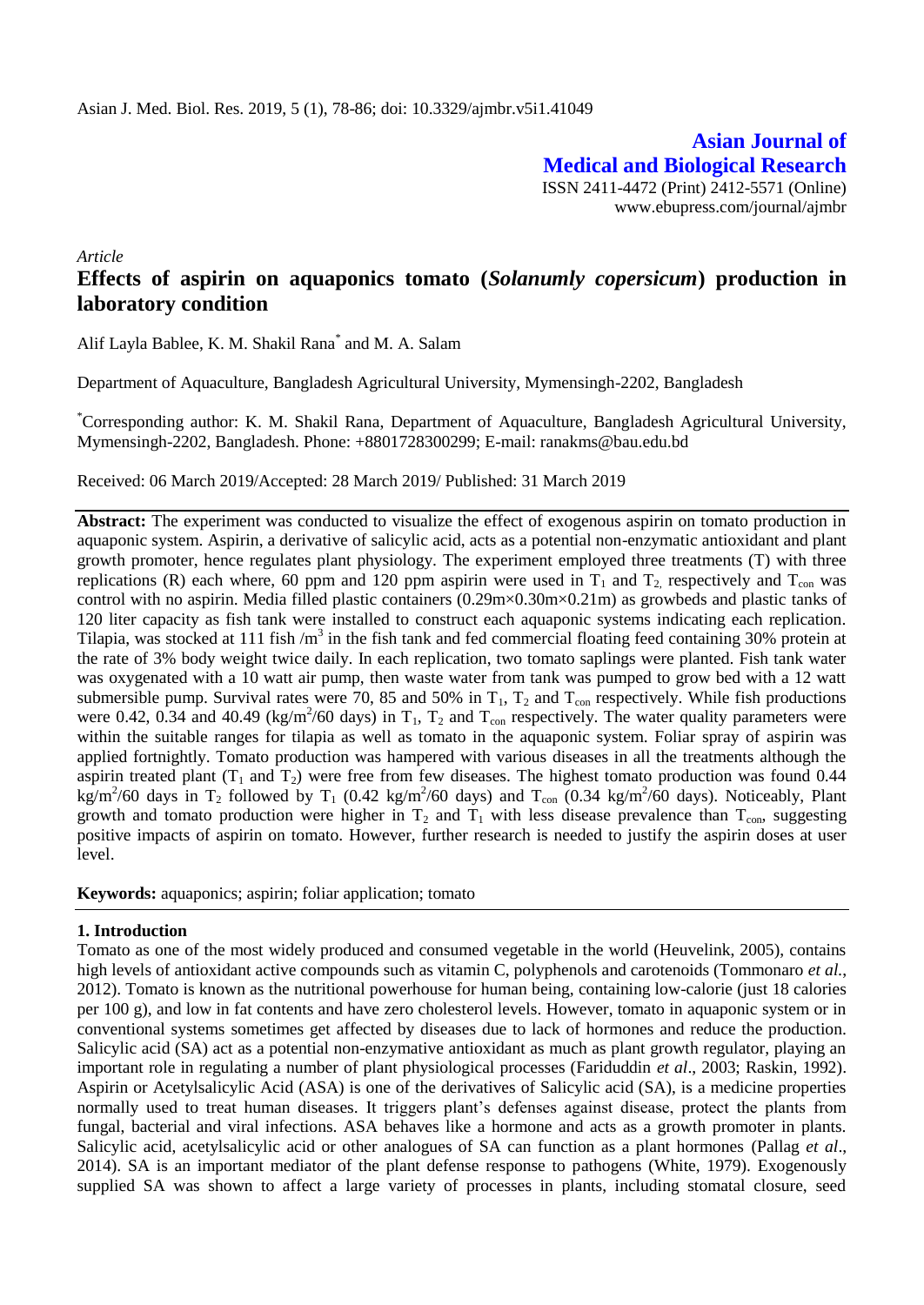germination, fruit yield and glycolysis (Cutt and Klessing*,* 1992). The first indication for a physiological effect of SA was the discovery of flower-inducing action and bud formation in tobacco cell cultures (Eberhard *et al*., 1989). The stimulatory effect of SA on flowering was latter demonstrated in other plant species and this was ground for suggesting that SA functions as an endogenous regulator of flowering (Cleland and Ajami, 1974). Singh and Kaur (1981) stated that foliar application of SA (100 ppm) on baby corn increased the plant height, leaf area, crop growth rate and total dry matter production. On the other hand, aquaponics, as a closed loop system consisting of hydroponics and aquaculture elements, is increasingly practiced in many parts of the world (Goddek *et al*., 2015). It is the perfect engineering of ecology, is the combination of aquaculture (fish or crustaceans) and hydroponic cultivation of plants (hydroponic vegetables, flower, and/or herb) in a recirculating system, utilizing the nutrients present in the aquaculture effluents to produce plants with commercial value (Gollardo-Colli *et al*., 2014; Yildiz *et al*., 2017). Intensive re-circulating aquaponic system reused relatively small volumes of water by circulating through bio-filters to remove toxic waste products before returning the water to production tanks. The system allowed production of fish much higher than in extensive pond culture with carrying capacity kgm<sup>-3</sup> and 0.6 kgm<sup>-3</sup> respectively (Losordo *et al.*, 1998). Therefore, the present experiment was conducted to increase the tomato production, reduce the prevalence of diseases and improve the nutritional quality of tomato by using foliar application of aspirin.

### **2. Materials and Methods**

#### **2.1. Site selection**

The experiment was carried out at the aquaponics laboratory of the faculty of Fisheries in the Bangladesh Agricultural University (BAU), Mymensingh. The laboratory was well protected and had good locked door system. Besides, it is a clean and dry place. The experimental set up was in well exposed to sunlight.

#### **2.2. Experimental design**

The duration of the experiment was 60 days from 19<sup>th</sup> March to 18<sup>th</sup> May, 2018. Among different types of aquaponic system, media based system was selected to conduct the experiment. The experimental design was comprised of nine fish holding tanks, each containing 90 liter of water and nine plastic containers for vegetable growing bed. Those were cut longitudinally 0.5 inch below the upper surface to make it a bed. These containers were randomly allocated as treatments  $T_1$ ,  $T_2$  and control. Each treatment and control were have three replications  $(R_1, R_2 \text{ and } R_3)$  and these were denoted as  $T_1R_1$ ,  $T_1R_2$ ,  $T_1R_3$ ,  $T_2R_1$ ,  $T_2R_2$ ,  $T_2R_3$ ,  $T_{Con}R_1$ ,  $T_{Con}R_2$ ,  $T_{Con}R_3$  (Figure 1). For oxygenation, an air pump of 18 watt with one air stone was added in each fish tank. The water from the fish tank was irrigated to the tomato bed by a 12 watt submersible pump.



**Figure 1. Experimental layout of aquaponic systems.**

### **2.3. Stocking and rearing the fish**

Monosex tilapia fingerlings were bought from the local renowned hatchery. After acclimatization they were stocked in the tank at the density of 10 fingerlings/90 liter tank. A 12 watt submersible water pump was added in each tank to lift up waste water from fish tank to vegetable bed from 9:00 am to 5:00 pm. One aerator along with one air stone was set in each tank to facilitate dissolve oxygen to prevent oxygen deficiency in the tank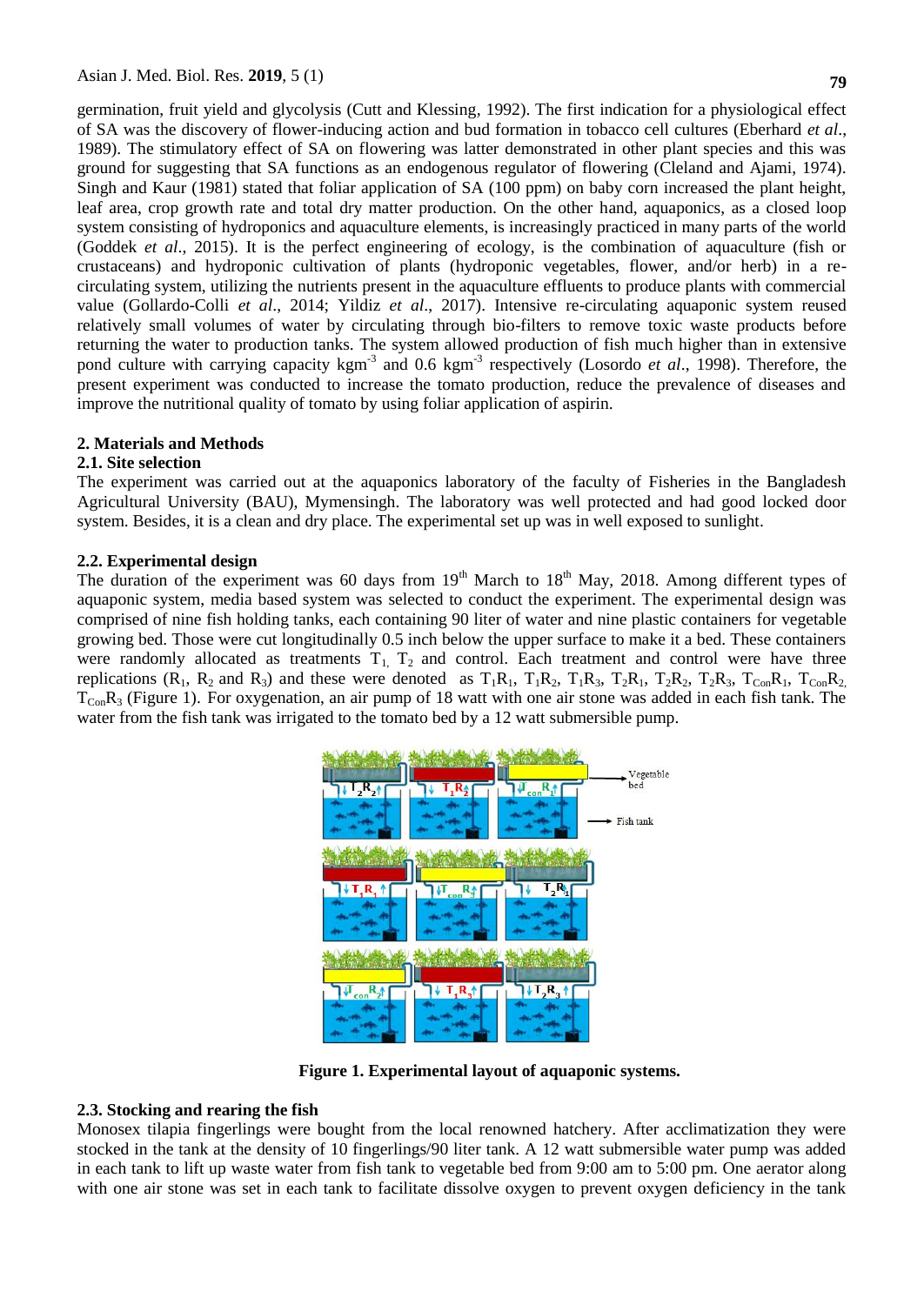water. The fish was fed with commercial floating feed containing 30% protein twice (10.00 am and 4:00 pm) daily at the rate of 3% body weight.

# **2.4. Bed preparation for tomato cultivation**

Locally available, cheap, good quality plastic container was used as tomato culture bed. Nine plastic container were bought from local market. The size of each container was  $0.29 \text{m} \times 0.30 \text{m} \times 0.21 \text{m}$ . Those were cleaned with detergent, rinsed with clean water for 3 to 4 times and sun dried before use. Those were cut longitudinally 0.5 inch below from the upper surface with a sharp knife to make it a bed. One pore was made above 0.5 inch from the bottom of each container to connect outlet pipe with m-seal to facilitate clean water from the tomato bed to the fish tank after filtering. A PVC plastic pipe (length 0.27 m and diameter 0.12 m) was used as siphon in each bed by making pores in it. Plastic containers were set on wooden structure.

# **2.5. Fish and vegetable sampling**

Fish and vegetable were sampled fortnightly. The number of bunches, flowers and fruits were counted and plant height was measured fortnightly during the study period. The ripe tomato was weighed and recorded during harvesting. During each sampling, all fishes were caught from each replication with scoop net and individual length-weight was measured with an electronic compact balance (EK-600i) and wooden fish length measuring scale.

# **2.6. Fish and vegetable harvesting**

After 90 days all the fish were harvested and their growth Performance was measured such as length gain (cm), weight gain (g), percent weight gain, food conversion ratio (FCR), survival rate (%) and fish production  $(kg/m<sup>2</sup>)$ . Ripen tomato was harvested and weighed up to the experiment completion. After final harvesting roots were picked up from the beds and washed carefully with tap water. Both the roots and plants were weighed by using electric balance.

# **2.7. Physico chemical parameter of fish tank water measurement**

Physico chemical parameters of tank water were measured to know the suitability of fish culture. Temperature and pH were measured every 7 days interval. Electric conductivity (EC), Carbonate (CO<sub>3</sub>), Hydrogen carbonate  $(HCO<sub>3</sub>)$ , Potassium (K), Total nitrogen (N), Sulphur (S) and Sodium (Na) were measured three times interval during experiments. The tests were done in the Humboldt Soil Testing Laboratory, Soil Science department, Bangladesh Agricultural University.

### **2.8. Data processing and analysis**

The collected data were entered in MS Excel 2010 and significant differences between treatments were tested employing ANOVA (one-way analysis of variance) using statistical software SPSS-20 and Duncan's New Multiple Range Test (DMRT).

### **3. Results and Discussion**

### **3.1. Plant growth performance**

The highest mean leaf number, flower number and bunch number of tomato plant were found  $48.5 \pm 12.5$ , 19.00 $\pm$ 3.60, 5.33 $\pm$ 0.57 in T<sub>1</sub>. Whereas the lowest mean leaf number, flower number and bunch number were 34.5 $\pm$ 1, 0.76 $\pm$ 0.5 and 5 $\pm$ 5 recorded in T<sub>con</sub>. The highest mean leaf area was 21.61 $\pm$ 2.6 cm<sup>2</sup> in T<sub>1</sub> followed by T<sub>2</sub>  $(15.83 \pm 2.69 \text{ cm}^2)$  and T<sub>con</sub>  $(14.79 \pm 0.32 \text{ cm}^2)$  (Figure 2). These might be due to the presence of aspirin (a derivative of SA) in the treatments that function as an endogenous regulator of flowering (Cleland and Ajami, 1974). According to Singh and Kaur (1981), foliar application of SA (100 ppm) on baby corn increased the plant height, leaf area, crop growth rate and total dry matter production that conform to the present findings. Plant heights were measured fortnightly. The highest mean height of the plant was  $286.0\pm64.00$  cm in T<sub>1</sub> at the end of experiment which was higher than the findings of Cole *et al.* (2016). At the same time the plant height in  $T_2$  was 231.75 $\pm$ 36.75 cm whereas, the lowest mean height of the plant was 167.50 $\pm$ 23.00 cm in T<sub>con</sub>. There was significant difference in mean height of plant among the three treatments on different dates (Figure 3). Total plant weight, Root length and weight were calculated after harvesting on 18<sup>th</sup> May 2018. The highest mean weight of plant was 178.75±100.23 g in T<sub>2</sub> whereas 147.92±96.17 g was found in T<sub>1</sub> and 136.34±43.18 g in T<sub>con</sub> (Table 1). The highest mean length and weight of root  $42.50\pm5.13$  cm and  $94.47\pm134.49$  g was obtained from  $T_1$ . In contrast, the length and weight of  $T_2$  and  $T_{con}$  were 39.52±4.87 cm, 12.89±0.40 g and 29.83±8.04 cm, 11.29±4.57 g, respectively. There was no significant difference in mean length and weight among the treatments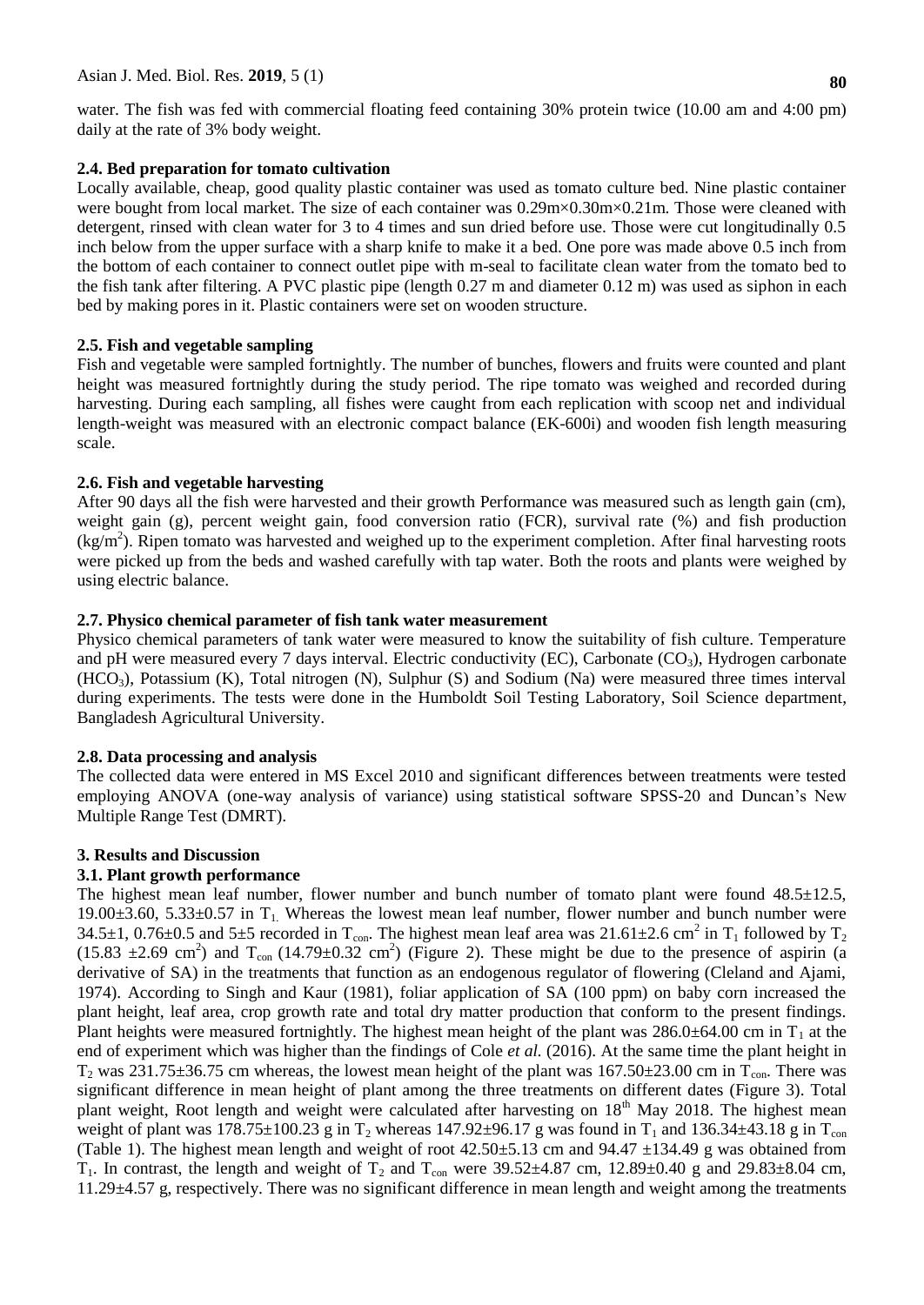(Table 1). The highest fruit numbers were counted  $15.33\pm0.57$  in T<sub>1</sub> and the lowest number were found in T<sub>2</sub>. Though the fruit numbers were little bit higher in  $T_1$  but the total fruits weight were significantly higher in  $T_2$ than  $T_1$  and  $T_{con}$ . All these ascertained the positive attributes of aspirin in the treatments although most suitable concentration of aspirin was ambiguous.

| Sampling date | <b>Parameter</b>       | Mean $(\pm SD)$               | $\mathbf{T}_2$<br>Mean $(\pm SD)$ | $T_{con}$<br>Mean $(\pm SD)$  | Level of<br>significance |
|---------------|------------------------|-------------------------------|-----------------------------------|-------------------------------|--------------------------|
|               | Plant wt. $(g)$        | 147.92±96.17                  | $178.75 \pm 100.23$               | $136.34 \pm 43.18$            | NS                       |
| 18/5/2018     | Root length (cm)       | $42.50 \pm 5.1$               | $39.52 + 4.8$                     | $29.83 \pm 8.04$              | NS                       |
|               | Root wt. $(g)$         | $94.47 \pm 134.48$            | $12.89 \pm 0.40$                  | $11.29 + 4.57$                | <b>NS</b>                |
|               | Fruits number          | $15.33 \pm 0.58$ <sup>a</sup> | $9.0 \pm 1.0^b$                   | $9.33 \pm 0.58^b$             | $***$                    |
|               | Total fruits wt. $(g)$ | $46.35 \pm 6.8$ <sup>ab</sup> | $48.6 + 4.24$ <sup>a</sup>        | $37.26 \pm 0.86$ <sup>c</sup> | ∗                        |

| Table 1. Growth parameters of plant in different treatments at harvesting date. |  |  |
|---------------------------------------------------------------------------------|--|--|
|---------------------------------------------------------------------------------|--|--|

Note: Values are mean  $\pm$ Standard deviation from triplicate group. T<sub>1</sub>= Treatment 1 (60 ppm aspirin), T<sub>2</sub>=Treatment 2 (120 ppm aspirin),  $T_{\text{con}}$ =Control (No aspirin). Values in a row having similar letters (s) or without letters do not differ significantly whereas values bearing the dissimilar letter (s) differ significantly as per DMRT (Duncan's New Multiple Range Test).

\*\* Significant at P≤0.01; \* significant at P≤ 0.05; NS non-significant at P˃ 0.05



**Figure 2. Mean leaf number, Bunch number, Flower number and leaf area (cm ±SD) of salicylic acid treated (T<sup>1</sup> and T2) and non-treated (Tcon) tomato plants during experimental period in aquaponic system. Vertical bar of each treatment represents standard deviation (±SD).**



**Figure 3. Height (cm**  $\pm$ **SD) of salicylic acid treated (T<sub>1</sub> and T<sub>2</sub>) and non-treated (T<sub>con</sub>) tomato plants at different sampling dates in aquaponic system. Vertical bar of each treatment represents standard deviation (±SD).**

#### **3.2. Tomato production**

The highest production was  $0.44 \text{kg/m}^2/90$  days in  $T_2$  where tomato plants were treated with 60ppm aspirin (Figure 4). In the other treatments, these were  $0.42 \text{kg/m}^2/90$  days (T<sub>1</sub>) and  $0.34 \text{kg/m}^2/90$  days (T<sub>con</sub>). According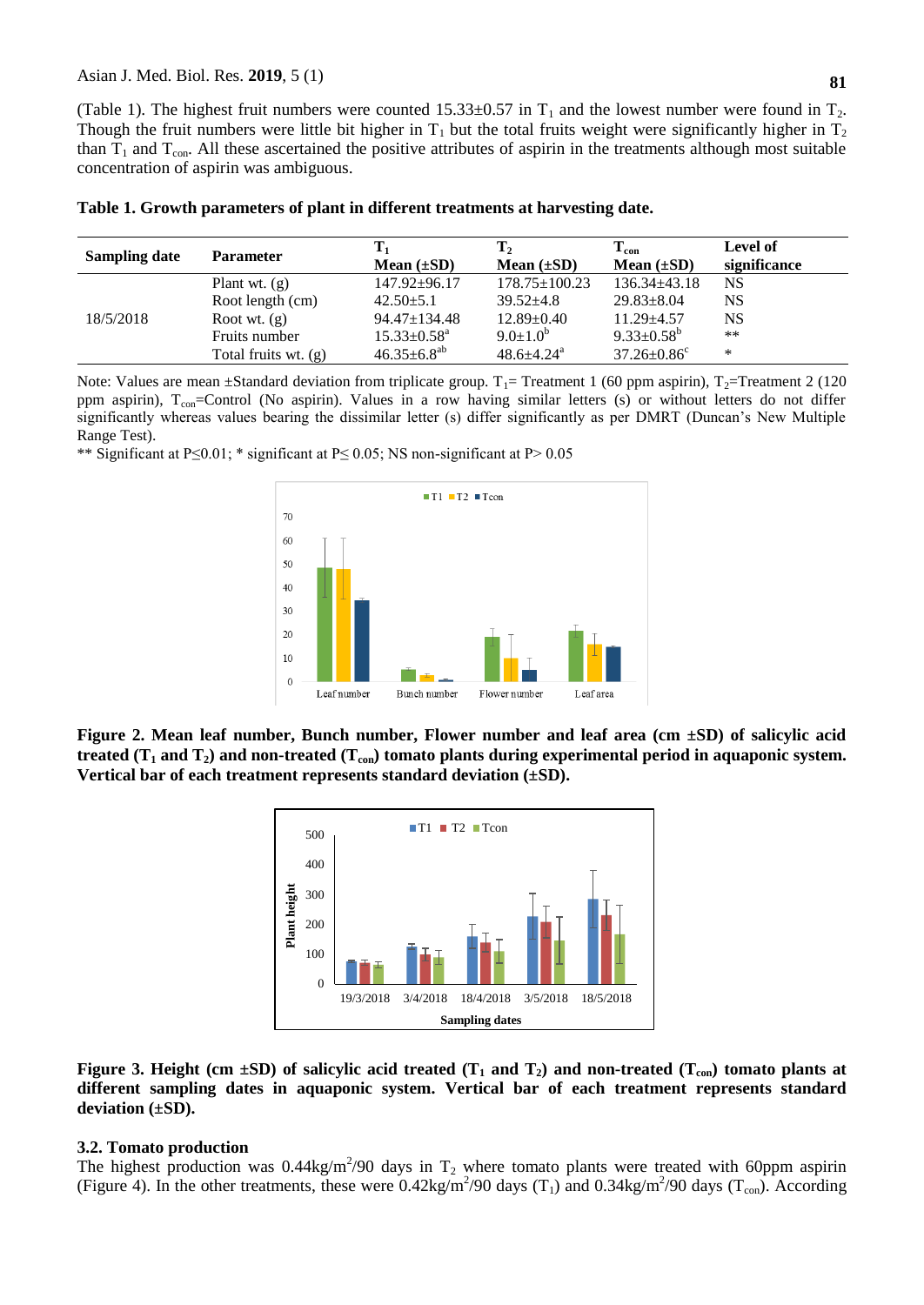to USDA (2019), the proximate composition of tomato was estimated as moisture 94.52%, ash 0.53%, crude fiber 1.2%, crude protein 0.88%, crude fat 0.20% and carbohydrate 3.89%. Amount of protein and crude fiber content were higher but the carbohydrate content was lower than the aforementioned reference. Although, other nutrients' contents were nearly similar. The highest amount of lipid and fiber were found 0.87±0.01% and 3.20 $\pm$ 0.1% in T<sub>1</sub>. The highest moisture content was 94.35 $\pm$ 1.0% in T<sub>2</sub> and the highest mean protein, ash and carbohydrate were  $1.25 \pm 0.01\%$ ,  $0.567 \pm 0.001\%$  and  $1.09 \pm 0.001\%$  in T<sub>con</sub> (Table 2). Therefore, the use of aspirin increased the moisture content but decreased the nutritional value of experimental tomato.

| <b>Treatment</b> | <b>Protein</b>                | Lipid                        | Ash                            | fiber<br>Crude            | <b>NFE</b>                    | <b>Moisture</b>  |
|------------------|-------------------------------|------------------------------|--------------------------------|---------------------------|-------------------------------|------------------|
|                  | Mean $\pm SD$                 | Mean $\pm SD$                | Mean $\pm SD$                  | Mean $\pm SD$             | Mean $\pm SD$                 | Mean $\pm SD$    |
| $T_{1}$          | $0.99 \pm 0.001$ <sup>c</sup> | $0.87 \pm 0.01^{\text{a}}$   | $0.517 \pm 0.001^{\circ}$      | $3.20 \pm 0.1^{\text{a}}$ | $0.16 \pm 0.001^{\circ}$      | $94.24 \pm 0.99$ |
| T <sub>2</sub>   | $1.05 \pm 0.01^b$             | $0.84 \pm 0.01^{\circ}$      | $0.511 \pm 0.001$ <sup>c</sup> | $2.94 \pm 0.01^b$         | $0.308 \pm 0.001^{\text{a}}$  | $94.35 \pm 1.0$  |
| $T_{\rm con}$    | $1.25 \pm 0.01^{\text{a}}$    | $0.76 \pm 0.01$ <sup>c</sup> | $0.567 \pm 0.001$ <sup>a</sup> | $2.60 \pm 0.1$ °          | $1.09 \pm 0.001$ <sup>c</sup> | $93.72 \pm 0.99$ |
| Level of         | **                            | $**$                         | **                             | $***$                     | **                            | <b>NS</b>        |
| significance     |                               |                              |                                |                           |                               |                  |

| Table 2. Proximate composition (% moisture basis) of tomato found at different treatments. |  |  |  |  |
|--------------------------------------------------------------------------------------------|--|--|--|--|
|--------------------------------------------------------------------------------------------|--|--|--|--|

Note: Values are given with ( $\pm$ Standard deviation). T<sub>1</sub>= Treatment 1 (60 ppm aspirin), T<sub>2</sub>=Treatment 2 (120 ppm aspirin),  $T_{\text{con}}$ =Control (No aspirin). Values in a column having similar letters (s) or without letters do not differ significantly whereas values bearing the dissimilar letter (s) differ significantly as per DMRT (Duncan's New Multiple Range Test). \*\* Significant at P $\leq$  0.01; \* significant at P $\leq$  0.05; NS non-significant at P $>$  0.01



## **Figure 4. Total production of tomato (kg/m<sup>2</sup>/60 days) from aspirin treated (T<sub>1</sub> and T<sub>2</sub>) and non-treated (Tcon) tomato plants after final harvesting. Vertical bar of each treatment represents standard deviation (±SD).**

# **3.3. Plant health**

Leaf miners, blossom-end rot, cracking diseases and cutworms were found in  $T_1$ ,  $T_2$  and  $T_{con}$ . In addition TMV (Tobacco Mosaic Virus) and bacterial spot diseases were also found in T<sub>con</sub>. According to Fuentes *et al.* (2016) symptoms of leaf miners producing pest are shown in a specific way on the leaf surface. The damage is visualize as a tubular leaf puncture or a fan-shaped leaf puncture with irregular mines. Several leaf miners can be found even in the same leaf or plant. Blossom-end rot disease occur due to calcium deficiency. Tomato cracking diseases may occur due to excessive moisture, fluctuations in temperature, and an overabundance of nitrogen. According to Vlot *et al.* (2009) the plant hormone SA plays a major role in disease resistance signaling. Glazebrook (2005) reported that the SA response pathway is typically (but not exclusively) effective against microbial biotrophic pathogens. In previous experiment it is found that SAs ability to induce acquired resistance is not restricted to tobacco and TMV, but is effective in many plants against various necrotizing and systemic viral, fungal, and bacterial pathogens. However, it should be noted that not all plant-pathogen systems respond to SA (Pennazio *et al*., 1985; Roggero and Pennazio, 1988). SA also induces various PR proteins in a broad range of both dicotyledonous and monocotyledonous plants including tomato (White *et al*., 1987), potato (White *et al*., 1983), bean (Hooft *et al*., 1986). Losanka *et al*. (1997) reported that salicylic acid (SA) influence on different physiological processes. It has role on plant growth and development, flowering, ion uptake,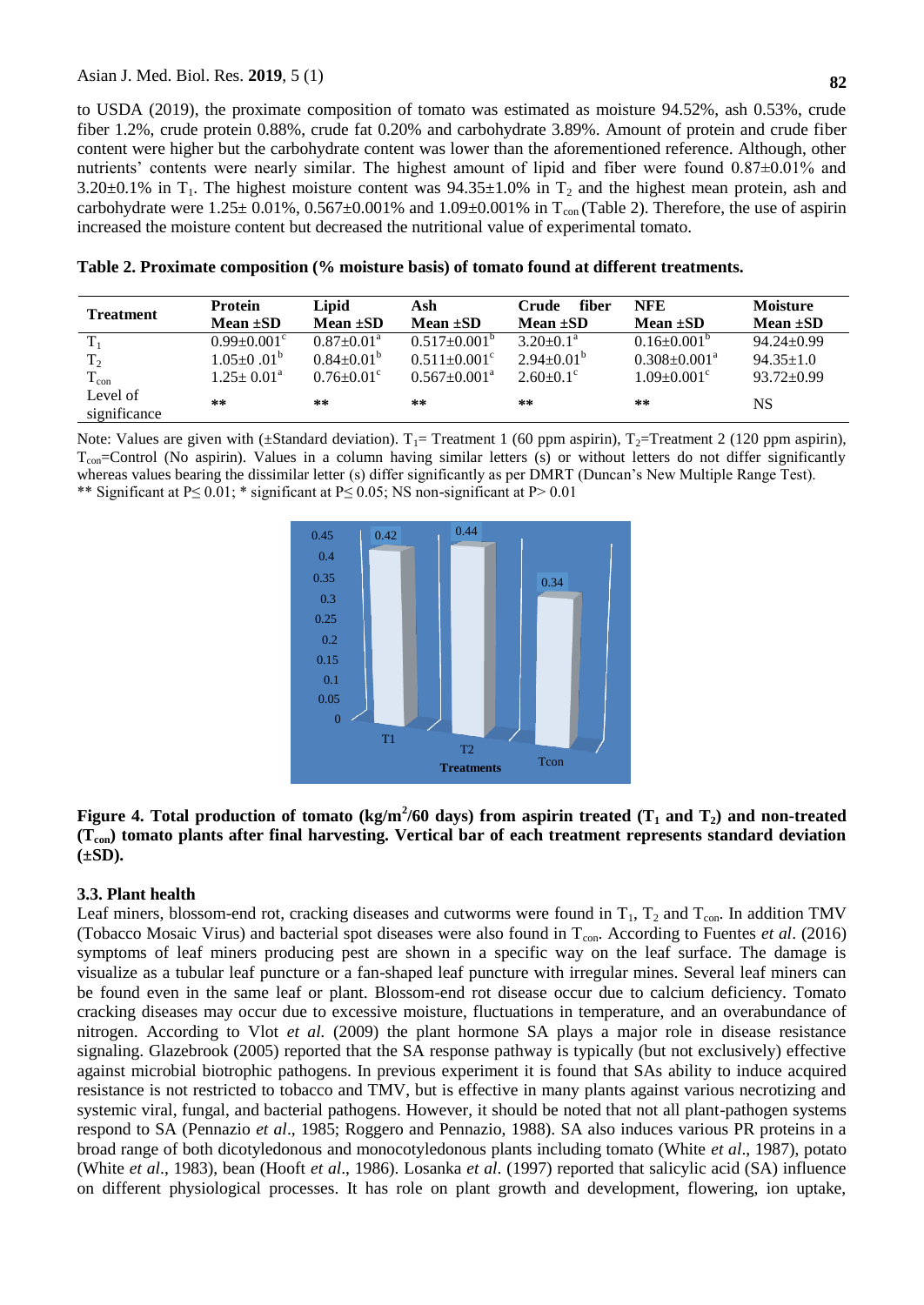**83**

stomatal regulation and photosynthesis. SA also act as a natural inducer of thermogenesis and disease resistance in plants.

#### **3.4. Fish growth performance**

Tilapia was reared for 90 days from  $19<sup>th</sup>$  March to  $18<sup>th</sup>$  May. The initial mean length of the fish were 13.62±0.05, 12.03± 0.20 and 12.8±1.46 cm which were increased to 16.56 ±0.001, and 15.51±.36 and 15.93 $\pm$ 1.08cm in T<sub>1</sub>, T<sub>2</sub> and T<sub>con</sub> respectively and the mean initial weight were 53.16 $\pm$ 2.05, 34.34 $\pm$ 2.69 and 41.05±1.46g that increased to83.27±1.24, 65.35±5.0 and 76.56±3.27g in  $T_1$ ,  $T_2$  and  $T_{\text{con}}$  respectively. After a certain stage, tilapia length gain was slower compared to the weight increment (Figure 5). There was no significant difference among fish length and weight in different sampling dates. That might be due to small experimental unit. The length and weight gain, percent length gain, percent weight gain and Specific growth rate (%/day) were lower but the survival rates were higher than the previous observation (Zahan *et al*., 2018). The FCR for tilapia in the present experiment was bit higher 3.05, 3.38 and 3.19 in  $T_1$ ,  $T_2$  and  $T_{con}$  respectively than the findings of Rahmatullah *et al.* (2010) and Quagrainie *et al.* (2011) which were 2.69 and 3.1, respectively. The productions of tilapia were 0.42, 0.34 and 0.49 kg/m<sup>2</sup>/90 days in  $T_1$ ,  $T_2$  and  $T_{con}$  respectively. There was no significant difference among the treatments (Table 3) although the productions were comparatively lower, which might be attributed to high stocking density. Notably, there was no impact of aspirin on fish growth. As before spraying aspirin to the tomato leaves water pumps were kept stopped, tomato beds were covered with polythene bags so that the aspirin solution could not mix to the water of fish tank.

| Table 3. Growth performances of tilapia observed in different treatments during the study period. |  |
|---------------------------------------------------------------------------------------------------|--|
|---------------------------------------------------------------------------------------------------|--|

| <b>Parameters</b>                              | $T_1$                       | $\mathbf{T}_2$     | $T_{con}$                     | <b>Level of significance</b> |
|------------------------------------------------|-----------------------------|--------------------|-------------------------------|------------------------------|
| Mean Initial Length (cm)                       | $13.62 \pm .05$             | $12.03 \pm 0.20$   | $12.8 \pm 1.46$               | <b>NS</b>                    |
| Mean Final Length (cm)                         | $16.56 \pm 0.001$           | $15.51 \pm .36$    | $15.93 \pm 1.08$              | <b>NS</b>                    |
| Mean Length Gain (cm)                          | $2.94 \pm 0.05$             | $3.48 \pm 0.56$    | $3.12 \pm 1.18$               | <b>NS</b>                    |
| Percent Length Gain (%)                        | $21.56 \pm 0.45$            | $28.98 \pm 5.112$  | $25.18 \pm 12.22$             | <b>NS</b>                    |
| Mean Initial Weight (g)                        | $53.16 \pm 2.05^{\text{a}}$ | $34.34 \pm 2.69^b$ | $41.05 \pm 1.46^{ab}$         | *                            |
| Mean Final Weight (g)                          | $83.27 \pm 1.24^{\text{a}}$ | $65.35 \pm 5.00^b$ | $76.56 \pm 3.27$ <sup>a</sup> | $***$                        |
| Mean Weight Gain (g)                           | $30.11 \pm 0.88$            | $31.02 \pm 7.69$   | $35.50 \pm 9.88$              | <b>NS</b>                    |
| Percent Weight Gain (%)                        | $56.74 \pm 3.73$            | $91.89 \pm 29.61$  | $95.85 \pm 53.65$             | <b>NS</b>                    |
| Specific growth rate $(\%)$                    | $0.749 \pm 0.04$            | $1.0729 \pm 0.26$  | $1.08 \pm 0.44$               | <b>NS</b>                    |
| Survival Rate (%)                              | 70%                         | 85%                | 50%                           |                              |
| <b>Feed Conversion Ratio</b>                   | 3.05                        | 3.38               | 3.19                          |                              |
| Production ( $\text{kg/m}^2/60 \text{ days}$ ) | 0.42                        | 0.34               | 0.49                          |                              |

Note: Values are given with  $\pm$ Standard deviation. T1= Treatment T1 (60 ppm aspirin), T2=Treatment T2 (120 ppm aspirin), Tcon=Control (No aspirin). Values in a row having similar letters (s) or without letters do not differ significantly whereas values bearing the dissimilar letter (s) differ significantly (P<0.05) as per DMRT.

\*\* Significant at P $\leq$  0.01; \* significant at P $\leq$  0.05; NS non-significant at P $>$  0.01



**A. Length gain of tilapia.**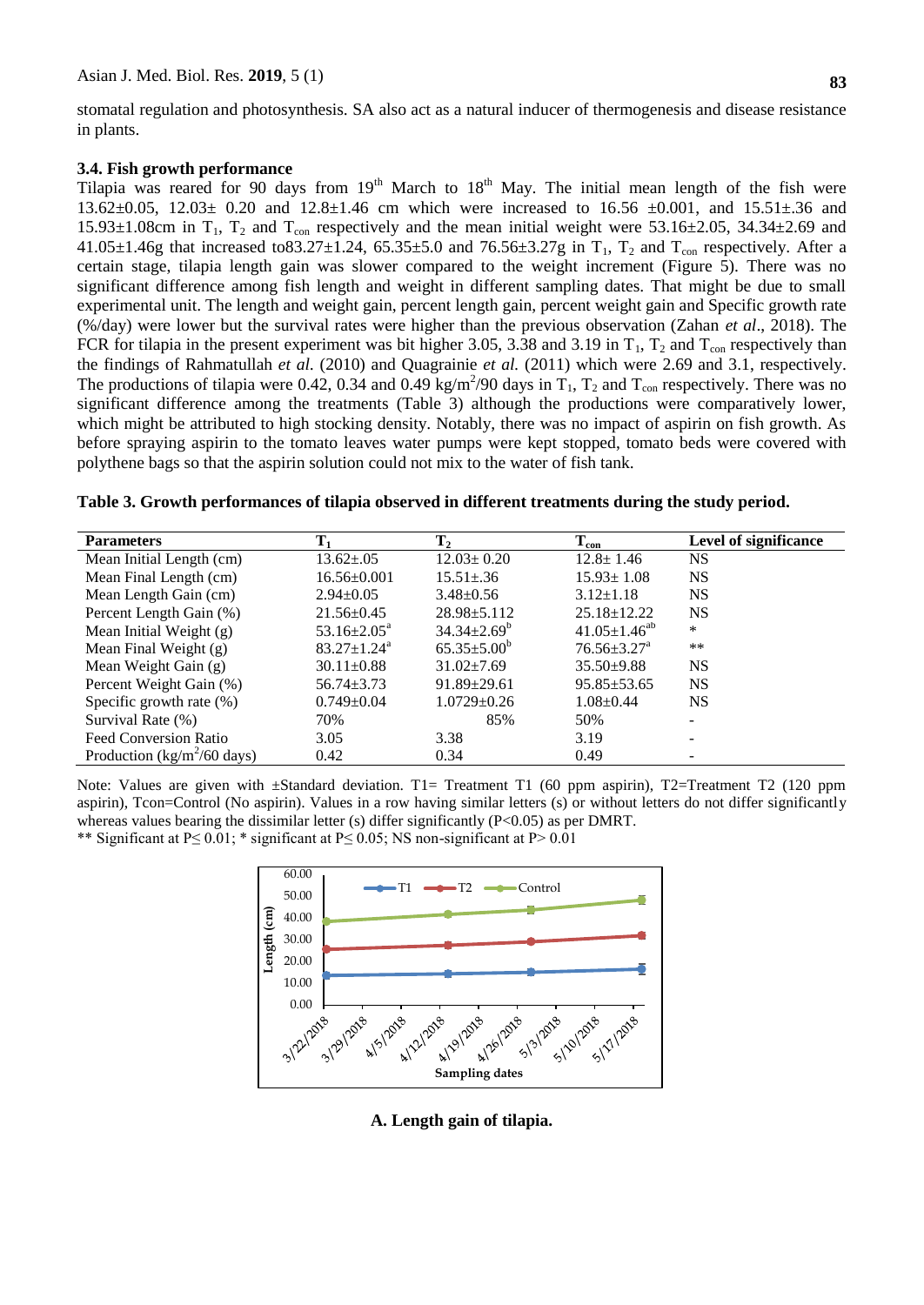

**B. Weight gain of tilapia.**

#### **Figure 5. Growth pattern of fish in terms of length (A) and weight (B) gain during culture period.**

#### **3.5. Water quality parameters**

The water quality parameters of the fish tanks were within the suitable range for aquaculture. As observed, the mean temperatures and pH values in fish tank water were  $(26.1\pm0.75)$ °C and  $6.92\pm0.13$ ; $(26.5\pm0.83)$ °C and 7 $\pm$ 0.18; and (25.9 $\pm$ 0.75)°C and 7.1 $\pm$ 0.01 in T<sub>1</sub>, T<sub>2</sub> and T<sub>con</sub> respectively that was suitable for tilapia and tomato. In aquaponic system optimum temperature and pH for tilapia ranges from 28-32ºC and 6.0-8.5 respectively and for nitrifying bacteria ranges from 25-30ºC and 7.0-8.0, respectively (Tyson and Simonne, 2014).The reported mean dissolved oxygen content (DO) of the tank water over the study period were 7.97 $\pm$ 0.7, 7.91 $\pm$ 0.91 and 7.92 $\pm$ 0.7 in T<sub>1</sub>, T<sub>2</sub> and T<sub>con</sub> respectively (Figure 6). Highest electric conductivity (EC), hydrogen carbonate (HCO<sub>3</sub>) and total Nitrogen (N) were counted at  $1388.5 \pm 26.27 \mu s/cm$ ,  $292.8 \pm 45.78$  and  $11.45 \pm 1.76$ mg/l, respectively in T<sub>1</sub> and the highest phosphorus (P), Sulphur (S) and Sodium (Na) were found at 11.22  $\pm$ 1.32, 7.68 $\pm$ 0.52 and 163.88  $\pm$ 8.6mg/l, respectively in T<sub>2</sub> at the end of the experiment (Table 4). The highest Carbonate  $(CO_3)$  value was 24.0 $\pm$ 13.86mg/l in T<sub>1</sub> at the middle of the study which was totally absent in the source water. The highest potassium (K) value was  $13.12 \pm 2.33$  mg/l in T<sub>con</sub> at the end of the experiment (Table 4). There was no impact of aspirin on water quality parameter also.

|         |  | Table 4. The water quality parameters of lab test results in different treatments during the experimental |  |  |  |  |
|---------|--|-----------------------------------------------------------------------------------------------------------|--|--|--|--|
| period. |  |                                                                                                           |  |  |  |  |

| <b>Parameter</b>        | <b>Initial</b> | $\mathbf{T}_1$              |                          | $\mathbf{T}_2$                 |                         | $T_{con}$                     |                         |
|-------------------------|----------------|-----------------------------|--------------------------|--------------------------------|-------------------------|-------------------------------|-------------------------|
|                         | data           | 17/4/18                     | 18/5/18                  | 17/4/18                        | 18/5/18                 | 17/4/18                       | 18/5/18                 |
| $EC$ ( $\mu s/cm$ )     | 747            | $999.0 + 8.08$              | $1388.5 \pm 26.27$       | $990.0 \pm 8.37$               | 1352.0±72.75 972.5±9.53 |                               | $1331.0 \pm 36.95$      |
| CO <sub>3</sub> (mg/l)  | 0              | $24.0 \pm 13.86$            | $0.00 \pm 0.00^b$        | $33.0 + 5.19$                  | $0.00 \pm 0.0^b$        | $30.0 \pm 3.46$               | $9.00 \pm 3.0^{\circ}$  |
| HCO <sub>3</sub> (mg/l) | 286.7          | $207.40 \pm 14.09$          | $292.8 + 45.78$          | $231.80 \pm 10.56$             | $265.35 \pm 8.80$       | $209.60 \pm 0.00$             | $240.95 \pm 12.33$      |
| Total $N(mg/l)$         | 2.8            | $2.1 \pm 0.40$              | $11.45 \pm 1.76^{\circ}$ | $0.7+0.40$                     | $6.3 \pm 0.40^b$        | $2.1 \pm 0.40$                | $6.3 \pm 0.40^b$        |
| P(mg/l)                 | 0.294          | $3.89 \pm 0.49^b$           | $10.98 \pm 0.18$         | $4.87 \pm 0.26^{\circ}$        | $11.22 \pm 1.32$        | $4.18 \pm 0.28$ <sup>ab</sup> | $9.05 \pm 0.31$         |
| K(mg/l)                 | 1.21           | $1.31 \pm 0.05$             | $5.55 \pm 0.40$          | $2.21 \pm 0.46$                | $12.51 \pm 3.85$        | $3.62 \pm 0.23$               | $13.12 \pm 2.33$        |
| S(mg/l)                 | 3.47           | $5.77 \pm 0.60$             | $6.82+0.15$              | $5.74 \pm 0.36$                | $7.68 \pm 0.52$         | $5.21 \pm 0.22$               | $6.56 \pm 0.13$         |
| Na(mg/l)                | 109.25         | $94.35 + 2.87$ <sup>a</sup> | $99.32 \pm 11.47^b$      | $114.21 \pm 2.87$ <sup>b</sup> | $163.88 \pm 8.6^a$      | $114.21 \pm 2.87^b$           | $124.15 \pm 14.34^{ab}$ |

Note: Values are given with ( $\pm$ Standard error). T<sub>1</sub>= Treatment 1 (60 ppm aspirin), T<sub>2</sub>=Treatment 2 (120 ppm aspirin),  $T_{\rm con}$ =Control (No aspirin). Values in a column having similar letters (s) or without letters do not differ significantly whereas values bearing the dissimilar letter (s) differ significantly  $(P<0.05)$  as per DMRT.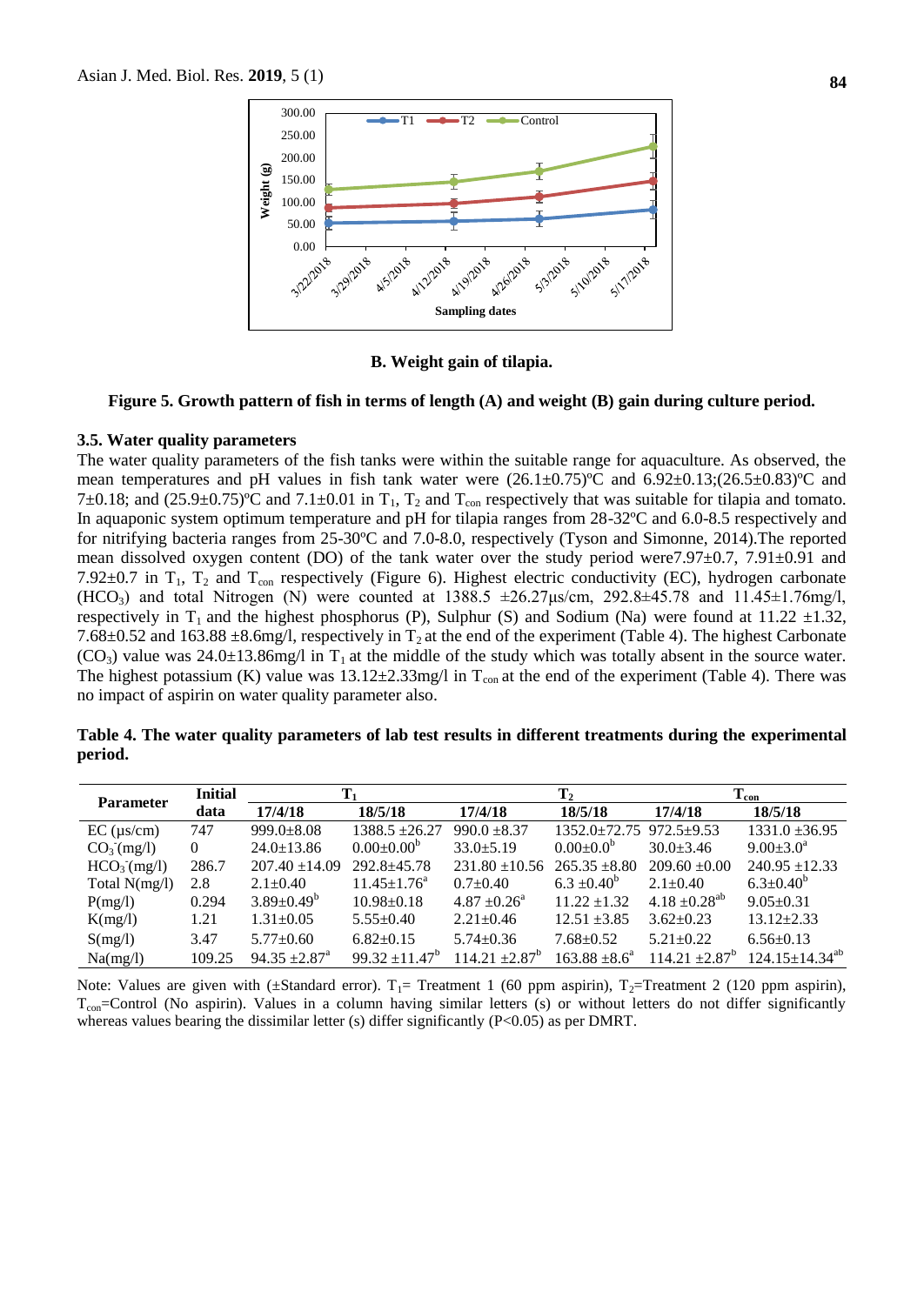

### **Figure 6. Mean values of temperature, DO and pH in different treatments during the study period. Vertical bar of each treatment represents standard deviation (±SD).**

#### **4. Conclusions**

The present study was conducted with a view to find out a feasible way of producing organic vegetable (tomato) using foliar spray of aspirin from aquaponic system. Firstly it was observed that plant growth and tomato production were higher in  $T_2$  (120 ppm aspirin) than  $T_1$  (60 ppm aspirin) and  $T_{\text{con}}$  (Control). Secondly, higher aspirin level (120 ppm) in foliar spray reduced the prevalence of disease in tomato plants. This indicates that aspirin has positive impact on tomato production in aquaponic system. Therefore, further research is needed to verify and optimize the aspirin doses at the user level to get representative results.

#### **Conflict of interest**

None to declare.

#### **References**

- Cleland FC and A Ajami, 1974. Identification of the flower-inducing factor isolated from aphid honey dew as being salicylic acid. J. Plant Physiol., 54: 904–906.
- Cole JC, MW Smith, CJ Penn, BS Cheary and KJ Conaghan, 2016. Nitrogen, phosphorus, calcium, and magnesium applied individually or as a slow release or controlled release fertilizer increase growth and yield and affect macronutrient and micronutrient concentration and content of field-grown tomato plants. Scientia. Hort., 211:420-430.
- Cutt JR and DF Klessig, 1992. Salicylic acid in plants a changing perspective. J. Pharma. Technol., 16: 26-34.
- Eberhard S, N Doubrava, V Marta, D Mohnen, A Southwick, A Darviell and P Albersheim, 1989. Pectic cell wall fragments regulate tobacco thin-cell layer explant morpho-genesis. Plant Cell., 1: 747–755.
- Fariduddin Q, S Hayat and A Ahmad, 2003. Salicylic acid influences net photosynthetic rate, carboxylation efficiency, nitrate reductase activity, and seed yield in *Brajuncea jumea*. Photosyn. Res., 41:281-284.
- Fuentes A, H Youngki, D Park, S Yoon and Y Lee, 2016. Characteristics of tomato plant diseases: A study for tomato plant disease identification, International Symposium on Information Technology Convergence (ISITC). Shanghai, China.
- Glazebrook J, 2005. Contrasting mechanisms of defense against biotrophic and necrotrophic pathogens. Ann. Rev. Phytopathol., 43: 205–27.
- Goddek S, B Delaide, U Mankasingh, KV Ragnarsdottir, HJijakli and RI Thorarinsdottir, 2015. Challenges of sustainable and commercial aquaponics. Sustainability, 7: 4199-4224.
- Gollardo-Collí A, MP Hernandez-Vergara, CI Perez-Rostro and SC Ramirez-Guteirrez, 2014. Biculture tilapia/crayfish in aquaponic system biculture of Tilapia (*Oreochromis niloticus*) and crayfish (*Procambarusa canthophorus*) and production of green corn fodder (*Zea mays*) in an aquaponic system. Glob. Adv. Res. J. Agril. Sci., 3: 233-244.
- Heuvelink E, 2005. Tomatoes.CABI, Wallingford, Oxon, UK.
- Hooft V, RAM Huljsduijnen, SW Alblas, RHD Rijk and JF Bol, 1986. Induction by SA of pathogenesis-related proteins and resistance to alfalfa mosaic virus infection in various plant species. J. Gen. virol., 67: 2143- 2153.
- Losanka P, P Tania and U Alexandra, 1997. Salicylic acid: Properties, biosynthesis and physiological role. Bulg. J. Plant physiol., 23: 85-93.